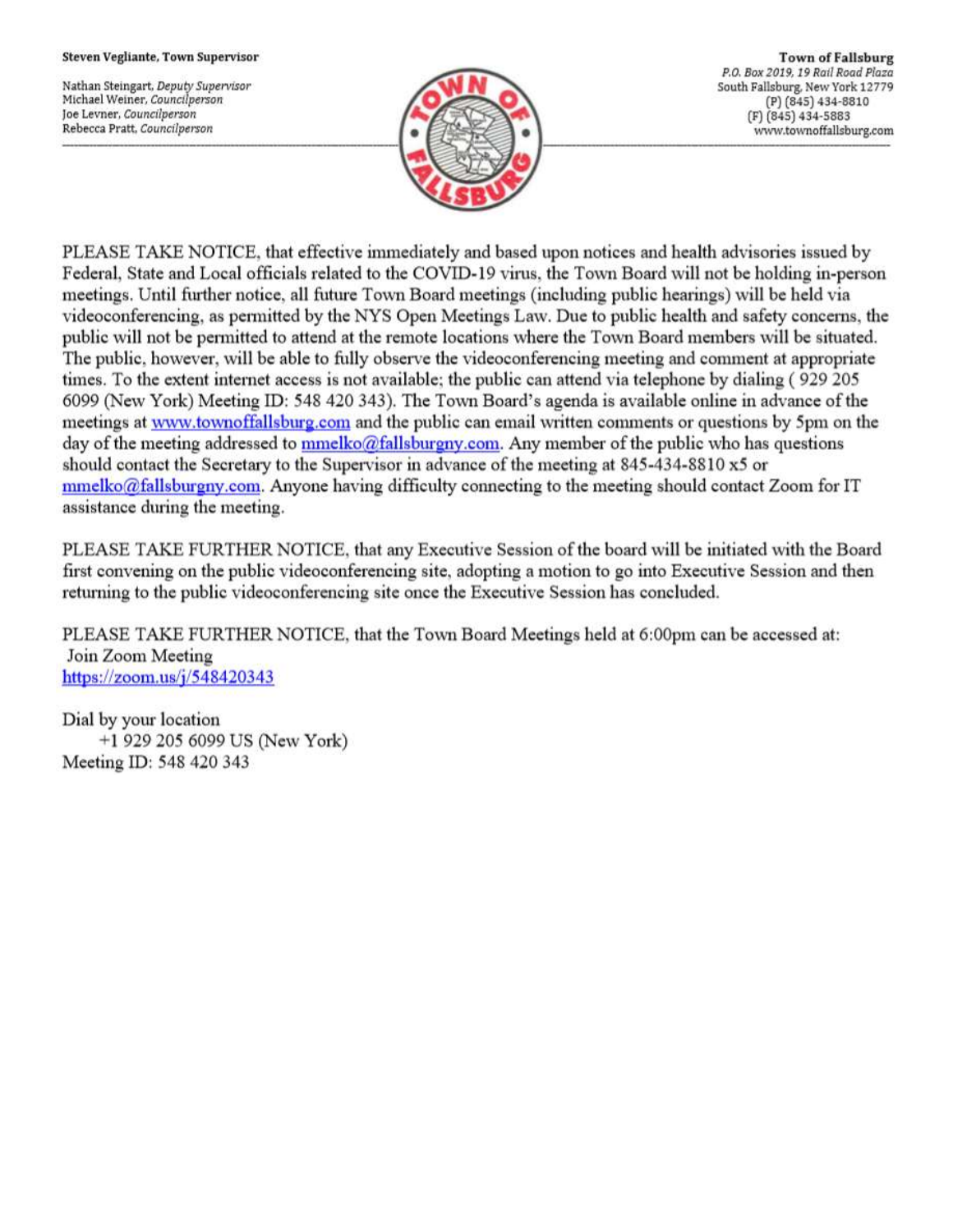#### Steven Vegliante, Town Supervisor

Nathan Steingart, Deputy Supervisor Michael Weiner, Councilperson Joe Levner, Councilperson Rebecca Pratt, Councilperson



Town of Fallsburg P.O. Box 2019, 19 Rail Road Plaza South Fallsburg, New York 12779 (P) (845) 434-8810 (F) (845) 434-5883 www.townoffallsburg.com

**Monday, March 22, 2021**

**The Town of Fallsburg Town Board Will Conduct a Legislative Meeting via Video Conference Call 19 Railroad Plaza, South Fallsburg, NY 5:55 pm Video Conference Link to be posted to main page of website: Townoffallsburg.com Join Zoom Meeting https://zoom.us/j/548420343 Meeting ID: 548 420 343 One tap mobile +19292056099,,548420343# US (New York)**

**Salute to the Flag**:

**Supervisor's Report**:

**Liaison's Reports**:

## **Correspondence**:

## **Citizens' Comments**:

## **Operations**

- Motion to approve 2021 Spring Cleanup for April 16,17,18 from 9AM-5PM at Morningside Park.
- Motion to approve Legislative Meeting Minutes dated March 8, 2020.
- Motion to approve Work Session Meeting Minutes dated March 15, 2020.
- Motion to authorize Supervisor Vegliante's signature on Keystone Associates Engineering Services for the Culvert Replacement on Mongaup Road, Hurleyville.
- Motion to authorize Supervisor Vegliante's signature on the Pulte contracts of sale, SBL26-1-35, portion of 26-1- 34, portion of 27-1-28.
- Motion to set time and date for Public Hearing regarding Police Reformation Plan. Meeting will commence on Monday, March 29, 2021 at 5:55PM via Video Conference call https://zoom.us/j/548420343 - Meeting ID: 548 420 343 - One tap mobile +19292056099,,548420343# US (New York).
- Motion to set time and date for a Special Meeting regarding the adoption of the Fallsburg Police Reformation Plan. Meeting will commence on Wednesday, March 31, 2021 at 5:55PM via Video Conference call https://zoom.us/j/548420343 - Meeting ID: 548 420 343 - One tap mobile +19292056099,,548420343# US (New York).

# **Personnel:**

- Motion to approve the following for Seasonal Employment in the Parks Department:
	- o John Stanton IV
	- o Austin Beach